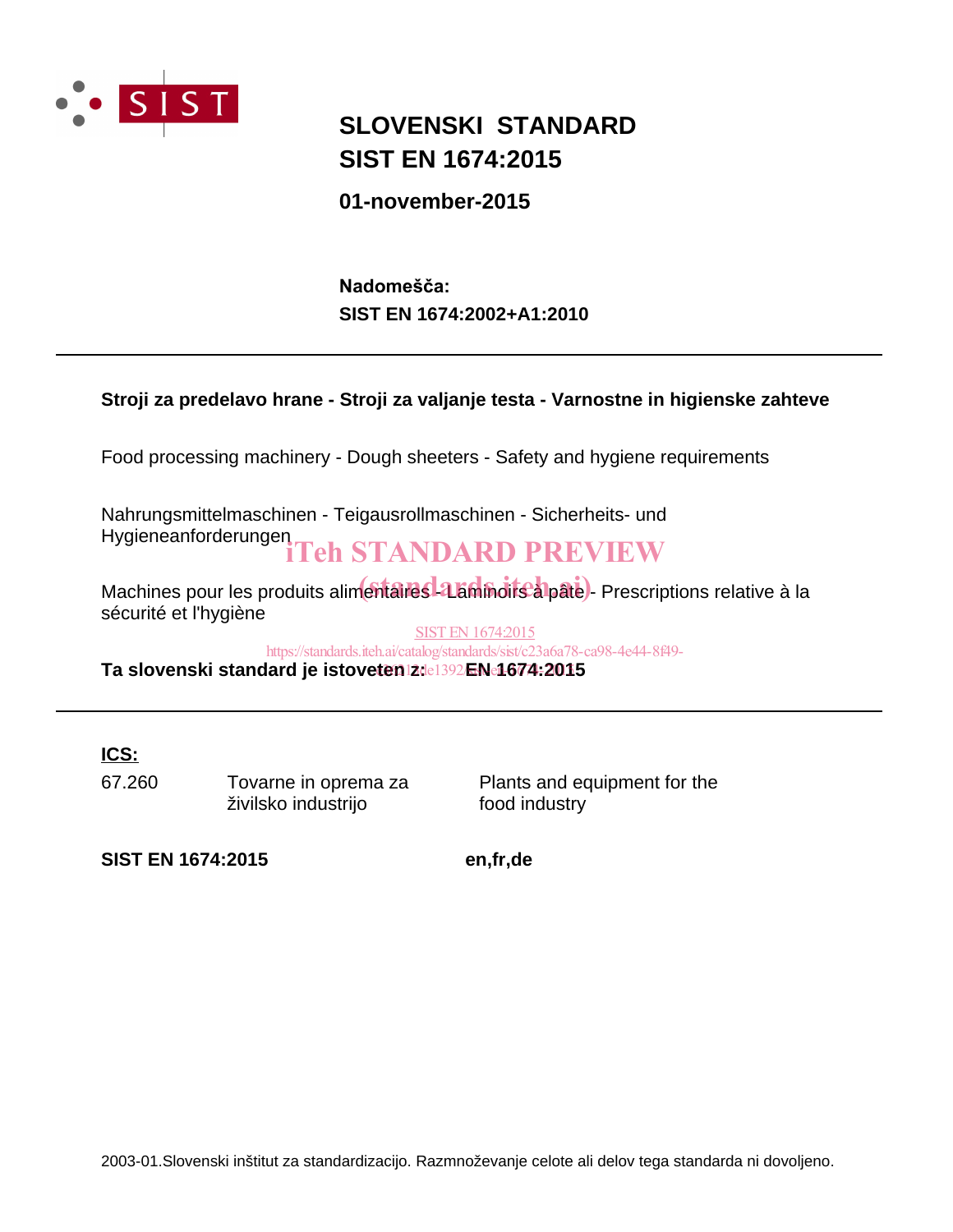

# iTeh STANDARD PREVIEW (standards.iteh.ai)

SIST EN 1674:2015 https://standards.iteh.ai/catalog/standards/sist/c23a6a78-ca98-4e44-8f49 e36213de1392/sist-en-1674-2015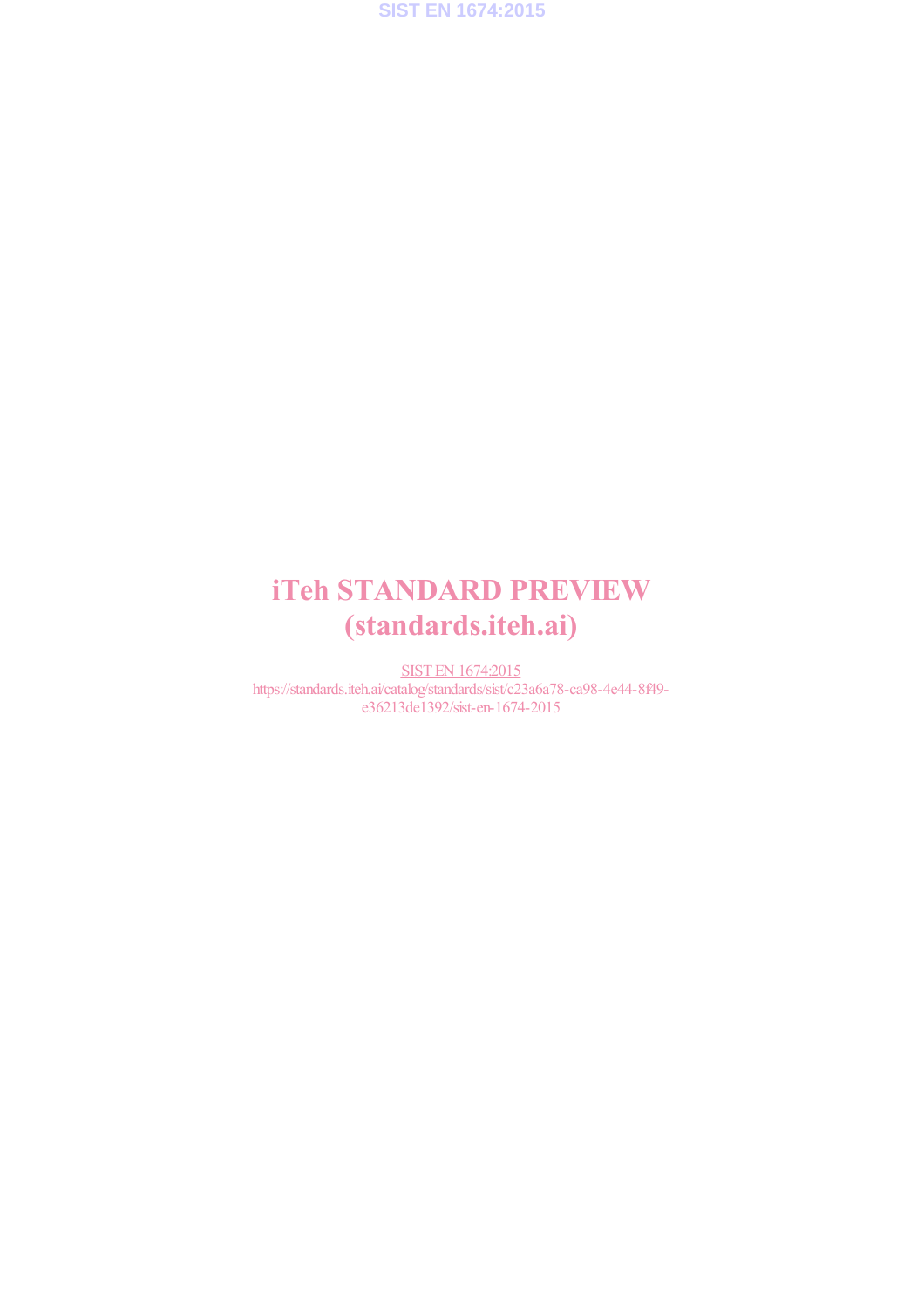#### **SIST EN 1674:2015**

# EUROPEAN STANDARD NORME EUROPÉENNE EUROPÄISCHE NORM

# **EN 1674**

September 2015

ICS 67.260 Supersedes EN 1674:2000+A1:2009

English Version

### Food processing machinery - Dough sheeters - Safety and hygiene requirements

Machines pour les produits alimentaires - Laminoirs à pâte - Prescriptions relative à la sécurité et à l'hygiène  Nahrungsmittelmaschinen - Teigausrollmaschinen - Sicherheits- und Hygieneanforderungen

This European Standard was approved by CEN on 1 August 2015.

CEN members are bound to comply with the CEN/CENELEC Internal Regulations which stipulate the conditions for giving this European Standard the status of a national standard without any alteration. Up-to-date lists and bibliographical references concerning such national standards may be obtained on application to the CEN-CENELEC Management Centre or to any CEN member.

This European Standard exists in three official versions (English, French, German). A version in any other language made by translation under the responsibility of a CEN member into its own language and notified to the CEN-CENELEC Management<br>Centre has the same status as the official versions. Centre has the same status as the official versions. **UARD** 

CEN members are the national standards bodies of Austria, Belgium, Bulgaria, Croatia, Cyprus, Czech Republic, Denmark, Estonia, Finland, Former Yugoslav Republic of Macedonia, France, Germany, Greece, Hungary, Iceland, Ireland, Italy, Latvia, Lithuania, Luxembourg, Malta, Netherlands, Norway, Poland, Portugal, Romania, Slovakia, Slovenia, Spain, Sweden, Switzerland, Turkey and<br>United Kingdom United Kingdom.

https://standards.iteh.ai/catalog/standards/sist/c23a6a78-ca98-4e44-8f49 e36213de1392/sist-en-1674-2015



EUROPEAN COMMITTEE FOR STANDARDIZATION COMITÉ EUROPÉEN DE NORMALISATION EUROPÄISCHES KOMITEE FÜR NORMUNG

**CEN-CENELEC Management Centre: Avenue Marnix 17, B-1000 Brussels**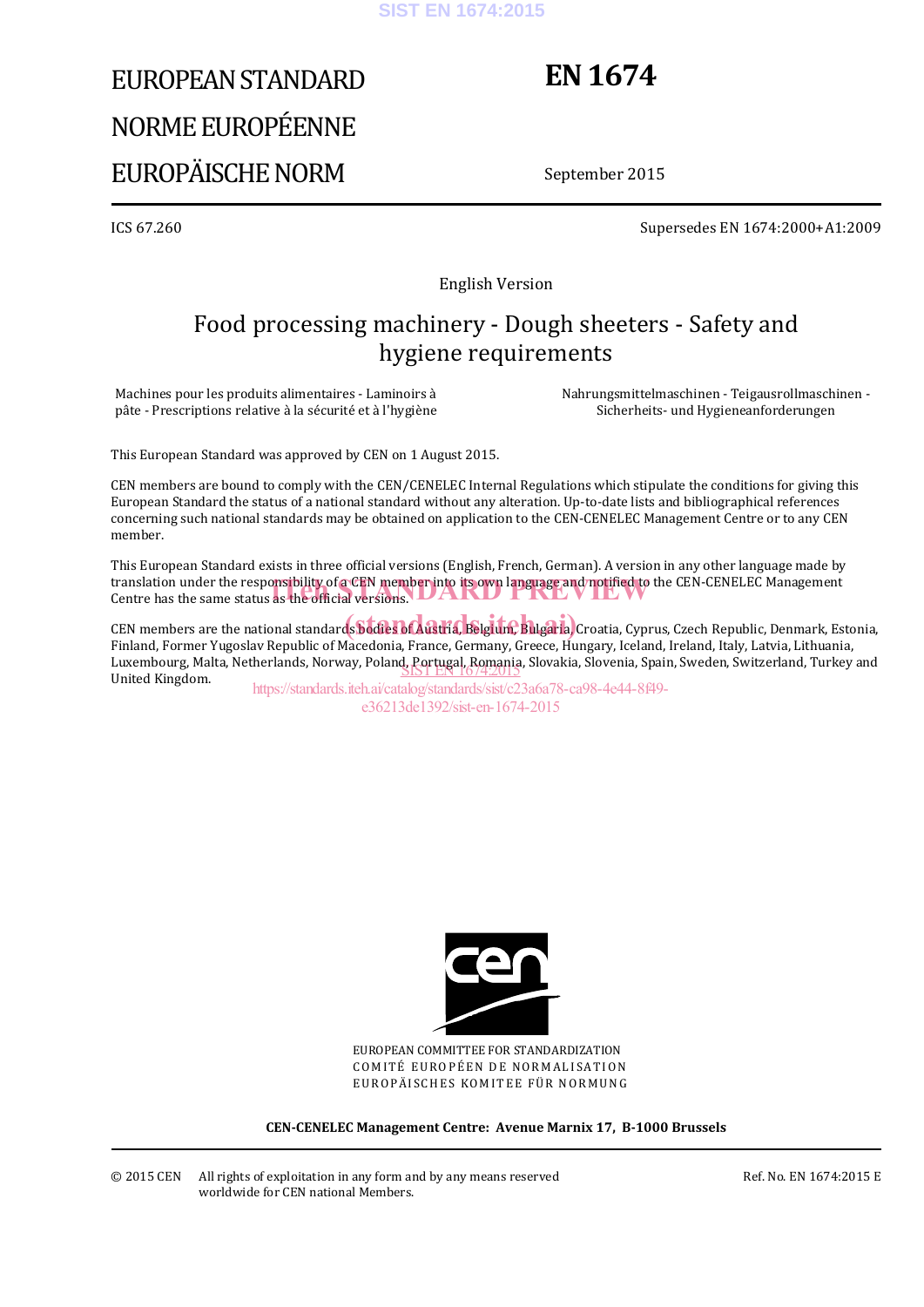## **Contents**

### Page

| 1                       |                                                                                           |  |
|-------------------------|-------------------------------------------------------------------------------------------|--|
| $\overline{2}$          |                                                                                           |  |
| 3                       |                                                                                           |  |
| 3.1                     |                                                                                           |  |
| 3.2                     |                                                                                           |  |
| $\overline{\mathbf{4}}$ |                                                                                           |  |
| 5                       |                                                                                           |  |
| 5.1                     |                                                                                           |  |
| 5.2                     |                                                                                           |  |
| 5.2.1                   |                                                                                           |  |
| 5.2.2                   |                                                                                           |  |
| 5.3                     |                                                                                           |  |
| 5.3.1                   |                                                                                           |  |
| 5.3.2                   |                                                                                           |  |
| 5.3.3                   |                                                                                           |  |
| 5.3.4                   |                                                                                           |  |
| 5.3.5                   |                                                                                           |  |
| 5.4                     |                                                                                           |  |
| 5.5                     |                                                                                           |  |
| 5.5.1                   |                                                                                           |  |
| 5.5.2                   |                                                                                           |  |
| 5.5.3                   |                                                                                           |  |
| 5.5.4                   |                                                                                           |  |
| 5.6                     |                                                                                           |  |
| 6                       |                                                                                           |  |
| 7                       |                                                                                           |  |
| 7.1                     |                                                                                           |  |
| 7.2                     |                                                                                           |  |
|                         | Annex A (normative) Principles of design to ensure the cleanability of dough sheeters  20 |  |
| A.1                     |                                                                                           |  |
| A.2                     |                                                                                           |  |
| A.3                     |                                                                                           |  |
|                         |                                                                                           |  |
| B.1                     |                                                                                           |  |
| B.2                     |                                                                                           |  |
| B.3                     |                                                                                           |  |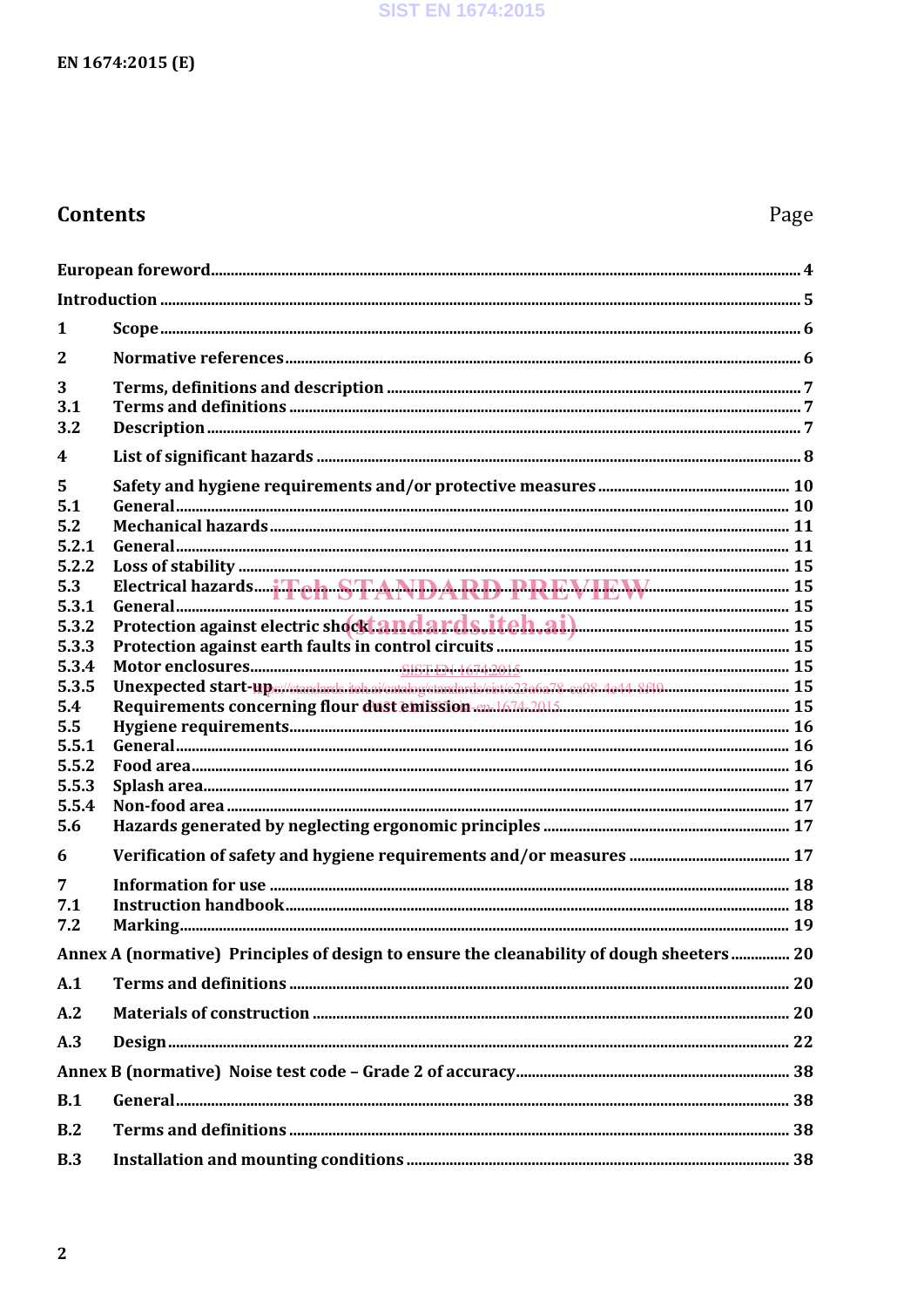| B.4        |                                                                                      |  |
|------------|--------------------------------------------------------------------------------------|--|
| B.5        |                                                                                      |  |
| <b>B.6</b> |                                                                                      |  |
| B.7        |                                                                                      |  |
| B.8        |                                                                                      |  |
| B.9        |                                                                                      |  |
|            |                                                                                      |  |
|            |                                                                                      |  |
|            | Annex ZA (informative) Relationship between this European Standard and the Essential |  |
|            |                                                                                      |  |
|            |                                                                                      |  |

# iTeh STANDARD PREVIEW (standards.iteh.ai)

SIST EN 1674:2015 https://standards.iteh.ai/catalog/standards/sist/c23a6a78-ca98-4e44-8f49 e36213de1392/sist-en-1674-2015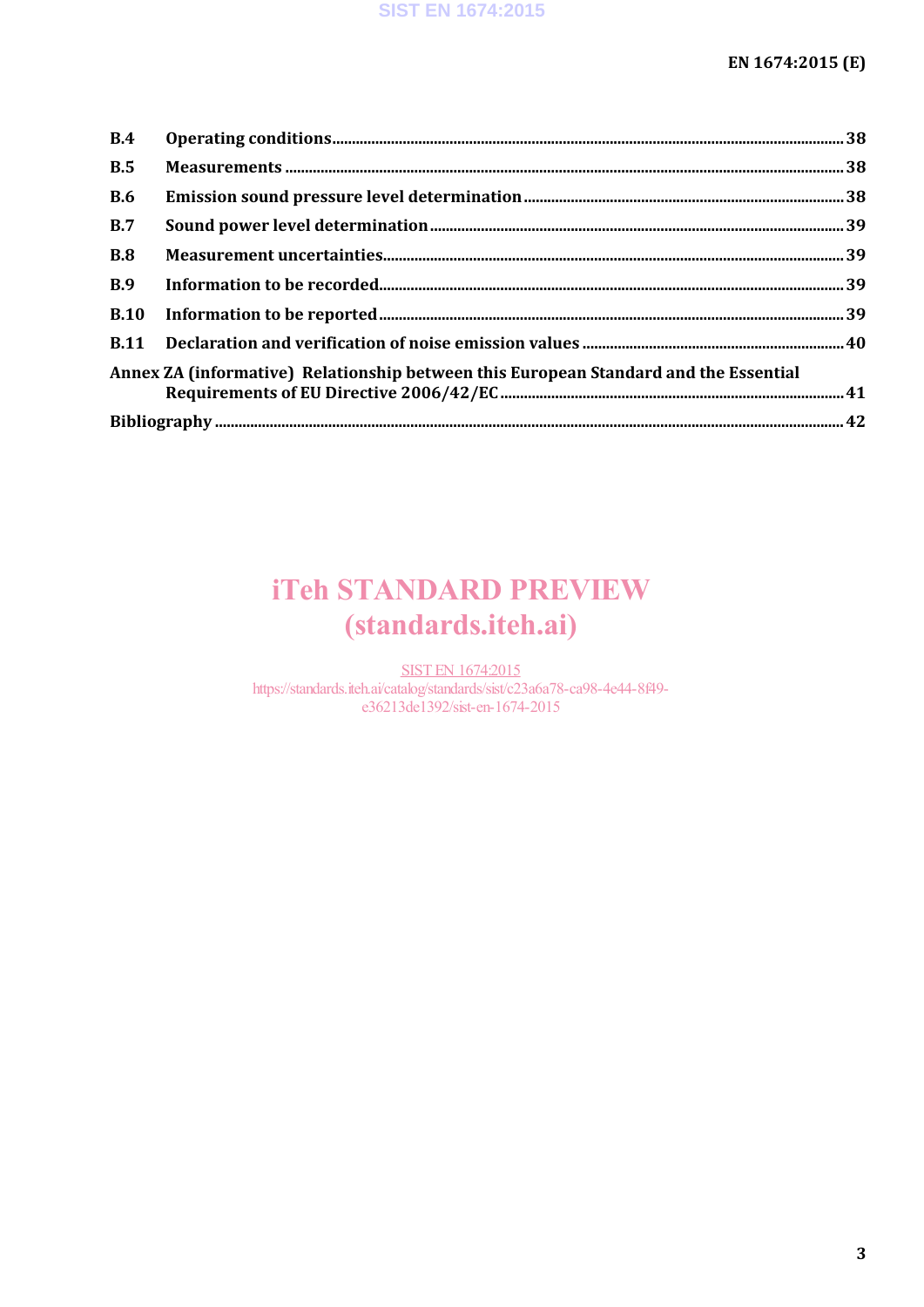### **European foreword**

This document (EN 1674:2015) has been prepared by Technical Committee CEN/TC 153 "Machinery intended for use with foodstuffs and feed", the secretariat of which is held by DIN.

This European Standard shall be given the status of a national standard, either by publication of an identical text or by endorsement, at the latest by March 2016, and conflicting national standards shall be withdrawn at the latest by March 2016.

Attention is drawn to the possibility that some of the elements of this document may be the subject of patent rights. CEN [and/or CENELEC] shall not be held responsible for identifying any or all such patent rights.

This document supersedes EN 1674:2000+A1:2009.

This document has been prepared under a mandate given to CEN by the European Commission and the European Free Trade Association, and supports essential requirements of EU Directive 2006/42/EC.

For relationship with EU Directive 2006/42/EC, see informative Annex ZA, which is an integral part of this document.

#### **Significant changes:** iTeh STANDARD PREVIEW

The significant changes with respect to the previous edition EN 1674:2000+A1:2009 are listed below:

- normative references were updated; SIST EN 1674:2015
- list of significant hazards and dangers zones for mechanical hazards were specified more detailed; https://standards.iteh.ai/catalog/standards/sist/c23a6a78-ca98-4e44-8f49 e36213de1392/sist-en-1674-2015
- new sub-clauses: 5.3.5 (Unexpected start-up) and 5.4 (flour duster).

According to the CEN-CENELEC Internal Regulations, the national standards organizations of the following countries are bound to implement this European Standard: Austria, Belgium, Bulgaria, Croatia, Cyprus, Czech Republic, Denmark, Estonia, Finland, Former Yugoslav Republic of Macedonia, France, Germany, Greece, Hungary, Iceland, Ireland, Italy, Latvia, Lithuania, Luxembourg, Malta, Netherlands, Norway, Poland, Portugal, Romania, Slovakia, Slovenia, Spain, Sweden, Switzerland, Turkey and the United Kingdom.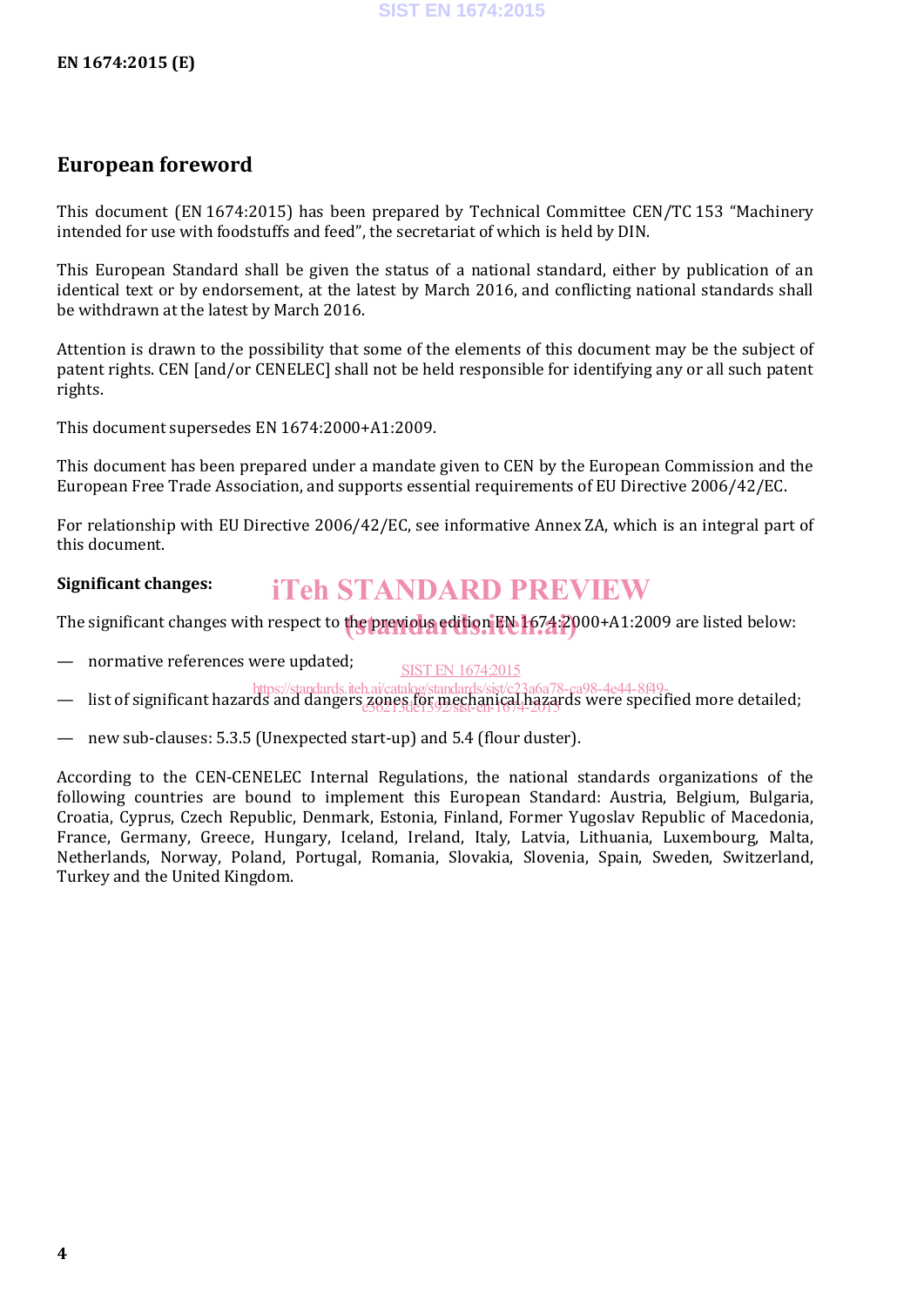### **Introduction**

This European Standard is a type-C-standard as stated in EN ISO 12100.

The machinery concerned and the extent to which hazards, hazardous situations and events are covered are indicated in the scope of this European Standard.

When provisions of this type-C-standard are different from those which are stated in type-A- or -Bstandards, the provisions of this type-C-standard take precedence over the provisions of the other standards, for machines that have been designed and built according to the provisions of this type-Cstandard.

## iTeh STANDARD PREVIEW (standards.iteh.ai)

SIST EN 1674:2015 https://standards.iteh.ai/catalog/standards/sist/c23a6a78-ca98-4e44-8f49 e36213de1392/sist-en-1674-2015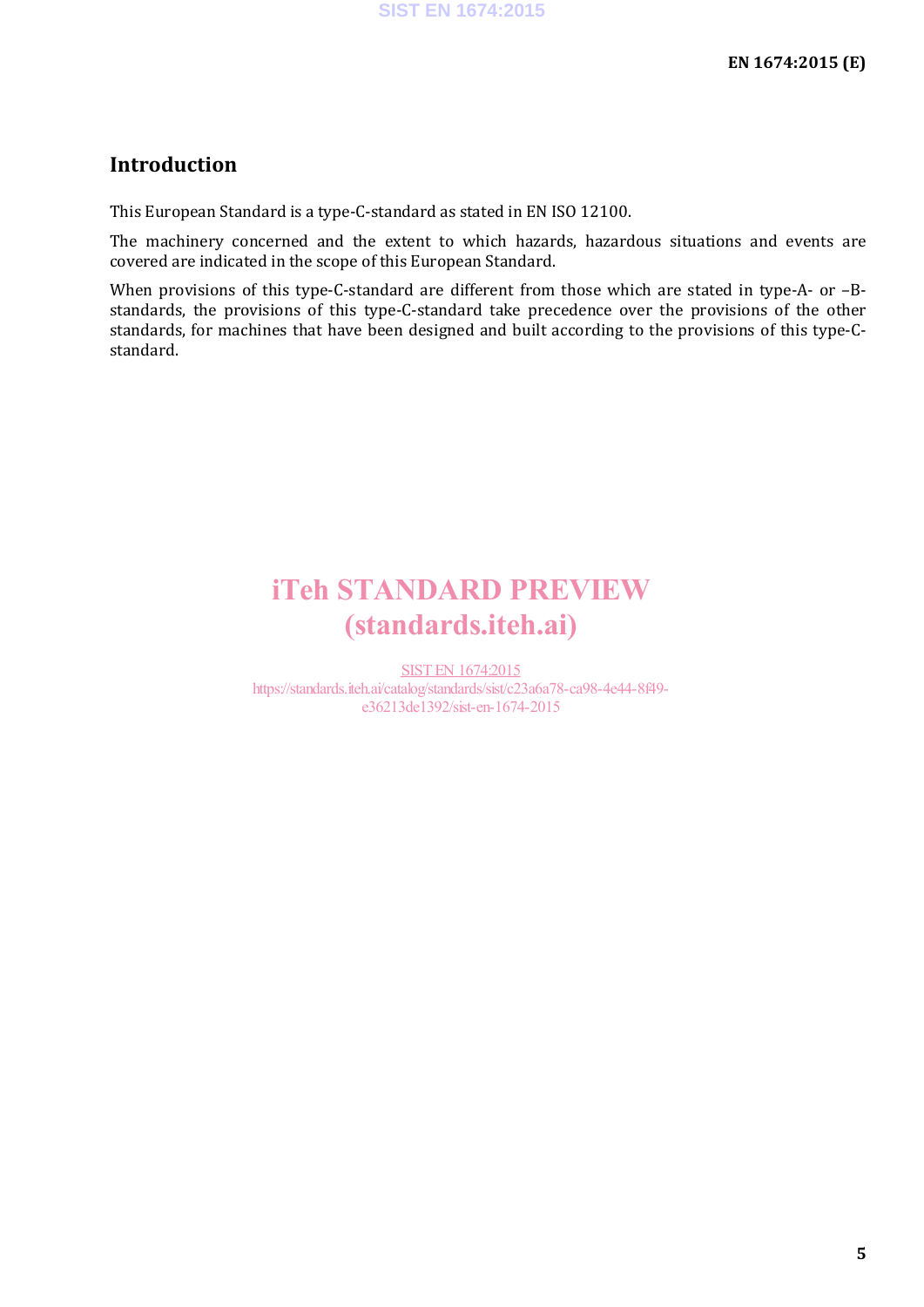#### **1 Scope**

This European Standard specifies safety and hygiene requirements for the design and manufacture of dough sheeters, as described in Clause 3, used in the food industry and craft activities (bread-making, pastry-making, sweet industries, bakeries, confectioners, delicatessens, catering facilities, etc.) for reducing the thickness of a solid mass of dough or pastry by rolling it out.

This European Standard deals with all significant hazards, hazardous situations and events relevant to the transport, installation, adjustment, operation, cleaning, maintenance, dismantling, disassembling and scrapping of dough mixers, when they are used as intended and under the conditions of misuse which are reasonably foreseeable by the manufacturer (see Clause 4).

This European Standard deals with all significant hazards, hazardous situations and events relevant to dough sheeters, when they are used as intended and under conditions of misuse which are reasonably foreseeable by the manufacturer (see Clause 5).

Noise is not considered to be a significant hazard. This does not mean that the manufacturer is absolved from reducing noise and making a noise declaration. Therefore a noise test code is given in Annex B.

The following machines are excluded:

- experimental and testing machines under development by the manufacturer;
- dough sheeters where the dough is fed to the rollers by gravity (e.g. pizzabase dough sheeters);
- domestic appliances<sup>1)</sup>.

(standards.iteh.ai)

iTeh STANDARD PREVIEW

This European Standard is not applicable to dough sheeters which are manufactured before the date of its publication as EN. SIST EN 1674:2015

https://standards.iteh.ai/catalog/standards/sist/c23a6a78-ca98-4e44-8f49 e36213de1392/sist-en-1674-2015

#### **2 Normative references**

The following documents, in whole or in part, are normatively referenced in this document and are indispensable for its application. For dated references, only the edition cited applies. For undated references, the latest edition of the referenced document (including any amendments) applies.

EN 614-1:2006+A1:2009, *Safety of machinery — Ergonomic design principles — Part 1: Terminology and general principles*

EN 953, *Safety of machinery — Guards — General requirements for the design and construction of fixed and movable guards*

EN 1672-2:2005+A1:2009, *Food processing machinery — Basic concepts — Part 2: Hygiene requirements*

EN 60204-1:2006, *Safety of machinery — Electrical equipment of machines — Part 1: General requirements (IEC 60204-1:2005, modified)*

EN 60529, *Degrees of protection provided by enclosures (IP Code) (IEC 60529)*

EN ISO 3743-1, *Acoustics — Determination of sound power levels and sound energy levels of noise sources using sound pressure — Engineering methods for small movable sources in reverberant fields — Part 1: Comparison method for a hard-walled test room (ISO 3743-1)*

j

<sup>1)</sup> EN 60335-1 and EN 60335-2-64 are applicable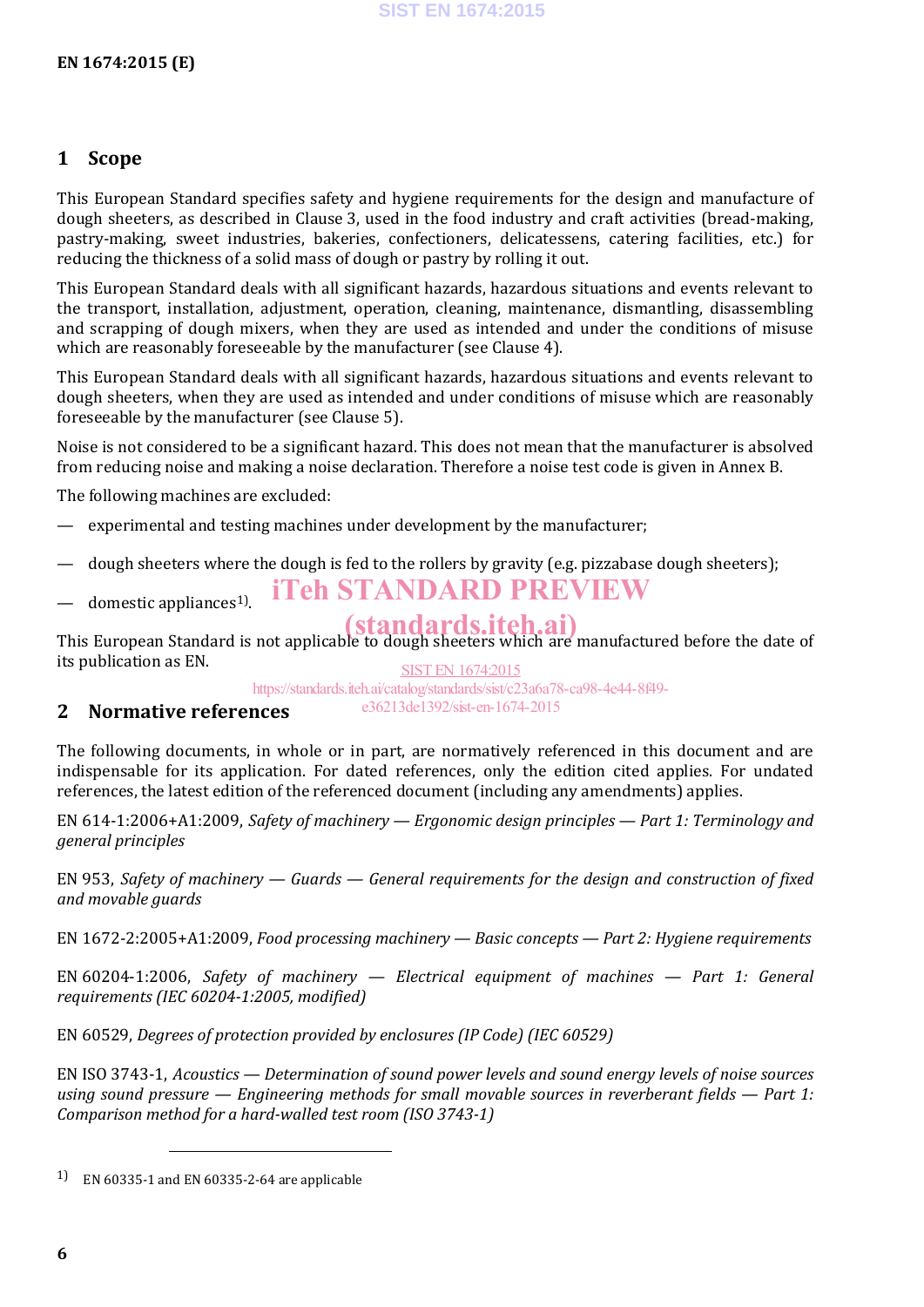EN ISO 3744:2010, *Acoustics — Determination of sound power levels and sound energy levels of noise sources using sound pressure — Engineering methods for an essentially free field over a reflecting plane (ISO 3744:2010)*

EN ISO 4287, *Geometrical product specifications (GPS) — Surface texture: Profile method — Terms, definitions and surface texture parameters (ISO 4287)*

EN ISO 4871, *Acoustics — Declaration and verification of noise emission values of machinery and equipment (ISO 4871)*

EN ISO 11201, *Acoustics — Noise emitted by machinery and equipment — Determination of emission sound pressure levels at a work station and at other specified positions in an essentially free field over a reflecting plane with negligible environmental corrections (ISO 11201)*

EN ISO 12001, *Acoustics — Noise emitted by machinery and equipment — Rules for the drafting and presentation of a noise test code (ISO 12001)*

EN ISO 12100:2010, *Safety of machinery — General principles for design — Risk assessment and risk reduction (ISO 12100:2010)*

EN ISO 13849-1:2008, *Safety of machinery — Safety-related parts of control systems — Part 1: General principles for design (ISO 13849-1:2006)*

EN ISO 13857:2008, Safety of machinery **| | Safety distances to prevent hazard zones being reached by** <br>
inner and lawer limbs (ISO 13957-3009) *upper and lower limbs (ISO 13857:2008)* (standards.iteh.ai)

EN ISO 14119:2013, *Safety of machinery — Interlocking devices associated with guards — Principles for design and selection (ISO 14119:2013)* SIST EN 1674:2015

https://standards.iteh.ai/catalog/standards/sist/c23a6a78-ca98-4e44-8f49-

e36213de1392/sist-en-1674-2015

#### **3 Terms, definitions and description**

#### **3.1 Terms and definitions**

For the purposes of this document, the terms and definitions given in EN ISO 12100:2010 and the following apply.

#### **3.1.1**

#### **manual operation**

the rollers and conveyor belts are driven by electric motor and the rollers' gap is adjusted by hand control

#### **3.1.2**

#### **automatic operation**

the machine is normally automatically controlled and the rollers' gap is adjusted by an electric motor

#### **3.2 Description**

A dough sheeter usually consists of a machine frame mounted on a mobile or fixed base or placed on a table or a support. The operation is carried out by passing the dough back and forth between the rollers whose distance apart is reduced progressively either by manual adjustment or automatically.

The frame supports the following components (see Figure 1):

1) the electric motor which drives the rollers;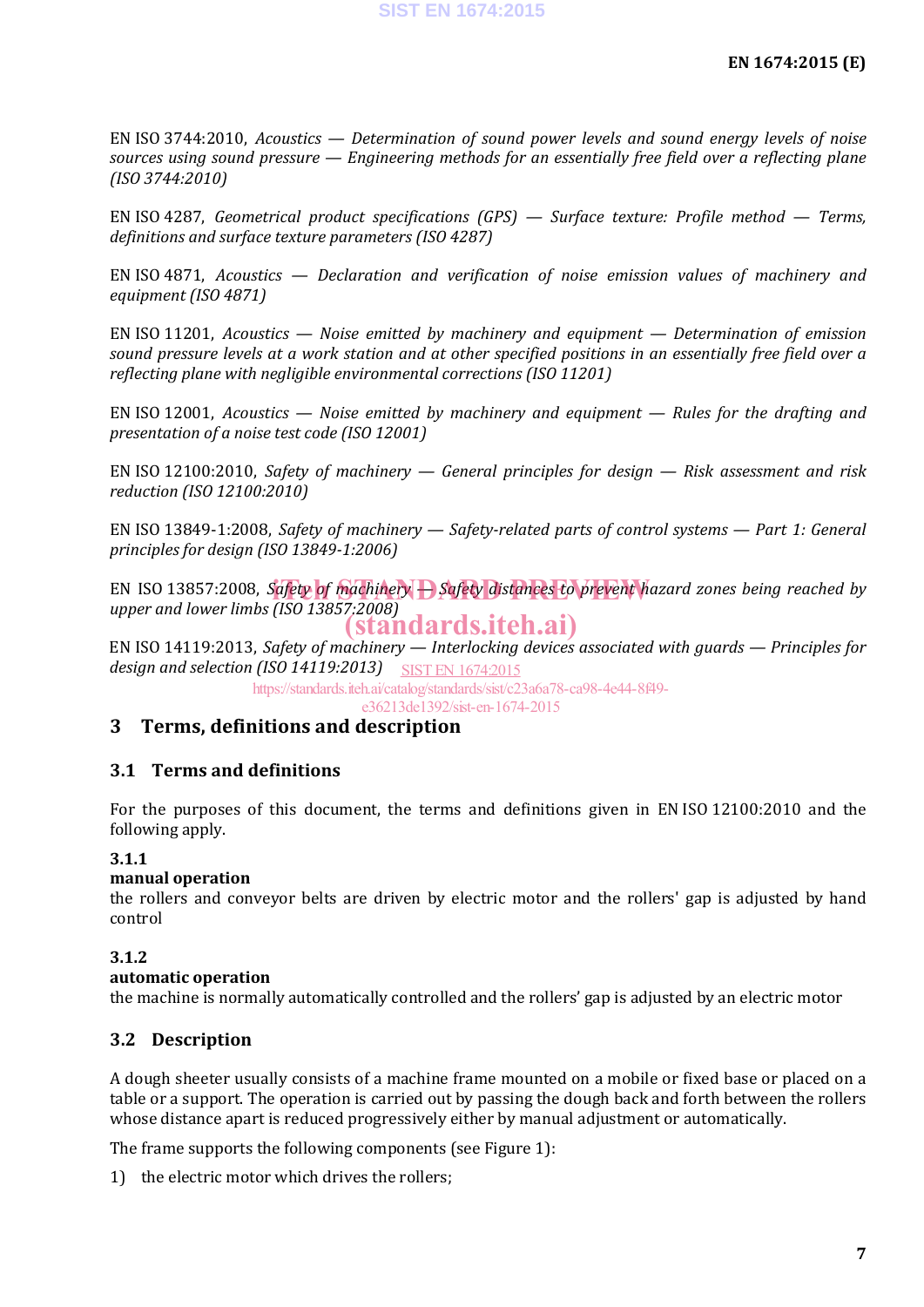- 2) two superimposed rollers. The height of the lower one is fixed, the height of the upper one can be adjusted to obtain dough of the desired thickness. The two rollers rotate in opposite directions;
- 3) scraping devices to remove dough residues from the rollers;
- 4) a table or conveyor on one sides or both sides of the rollers;
- 5) the control system which may include an on/off switch, a device for reversing the direction of rotation, and a rollers' gap adjustment control;
- 6) an optional attachment to spread flour;
- 7) optional devices to cut dough and to roll dough. The cutting device is used at the end of the rolling phase to cut predetermined forms from the dough. The system is often composed of a roller fitted with circular knives for making bands, and of a roller fitted with imprints to make special forms such as croissants, chocolate filled pastry tartlets, etc. Rolling up the dough can be done by using a winding net to make special rolled forms such as croissant etc.

The capacity of the machine is defined by the width of the in-feed table (or conveyors).



**Figure 1 — Main parts of a dough sheeter**

#### **4 List of significant hazards**

This clause contains all the significant hazards, hazardous situations and events identified by risk assessment as significant for this type of machinery and which require action to eliminate or reduce the risk (see Table 1).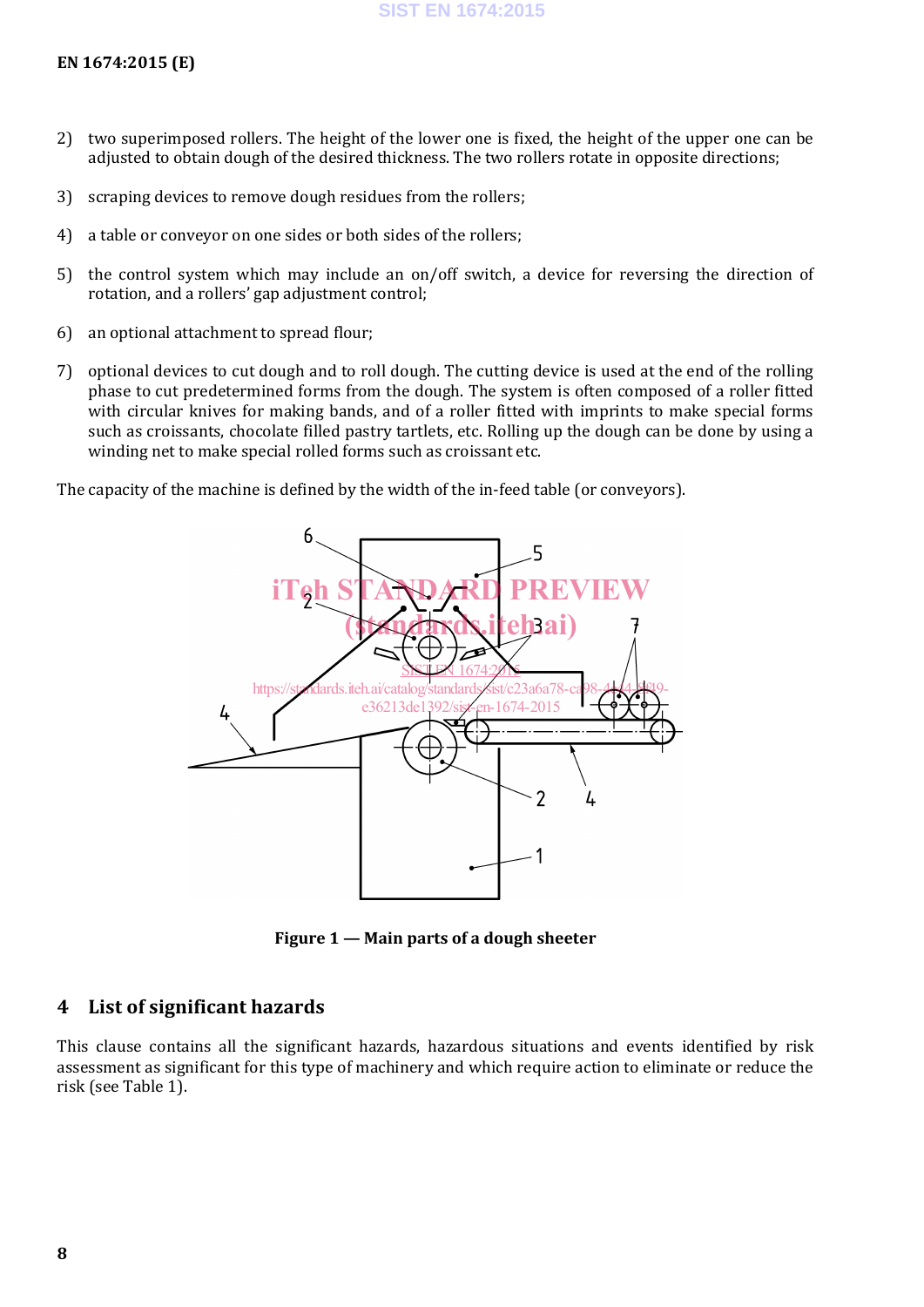| Danger zones                                                                                                                      | <b>Mechanical hazards (see Figure 2)</b>                                      | Clause/subclause in<br>this European<br><b>Standard</b> |  |
|-----------------------------------------------------------------------------------------------------------------------------------|-------------------------------------------------------------------------------|---------------------------------------------------------|--|
| Zone 1: gap between the two rollers on the in-<br>running side                                                                    | drawing-in and crushing                                                       | 5.2.1.1                                                 |  |
| Zone 2: gap between the fixed support for the<br>dough and the lower roller                                                       | drawing-in and crushing                                                       | 5.2.1.2                                                 |  |
| Zone 3: gap between the rollers and the side<br>guards                                                                            | scraping                                                                      | 5.2.1.1                                                 |  |
| Zone 4: drive mechanism                                                                                                           | shearing<br>entanglement                                                      | 5.2.1.3                                                 |  |
| Zone 5: input and output devices: gap between<br>conveyor belts and their drive or guide rollers                                  | drawing-in and crushing                                                       | 5.2.1.4                                                 |  |
| Zone 6 (optional): dough cutting/rolling devices,<br>either power driven or driven by friction<br>between the blades and the belt | cutting                                                                       | 5.2.1.5                                                 |  |
| Zone 7 (optional): removable attachment<br>to<br>spread flour                                                                     | drawing-in and crushing                                                       | 5.2.1.6                                                 |  |
| Zone 8: space between the roller and the $\left  \triangle \right $ drawing-in and crushing<br>scraping device                    |                                                                               | 5.2.1.7                                                 |  |
|                                                                                                                                   | Loss of stability                                                             | 5.2.2                                                   |  |
| <b>SIST</b>                                                                                                                       | <b>Electrical hazards</b>                                                     | 5.3                                                     |  |
| https://standards.iteh.ai/catalog/sta<br>e36213de139                                                                              | Hazards generated by unexpected start-<br>$2$ /sist-en-1674-2015              | 5.3.5                                                   |  |
|                                                                                                                                   | Hazards generated by materials and<br>substances (e.g. inhalation of dust)    | 5.4                                                     |  |
|                                                                                                                                   | <b>Hazards</b><br>generated<br>by<br>neglecting<br>hygienic design principles | 5.5                                                     |  |
|                                                                                                                                   | neglecting 5.6<br><b>Hazards</b><br>generated<br>by<br>ergonomic principles   |                                                         |  |

### **Table 1 — List of significant hazards**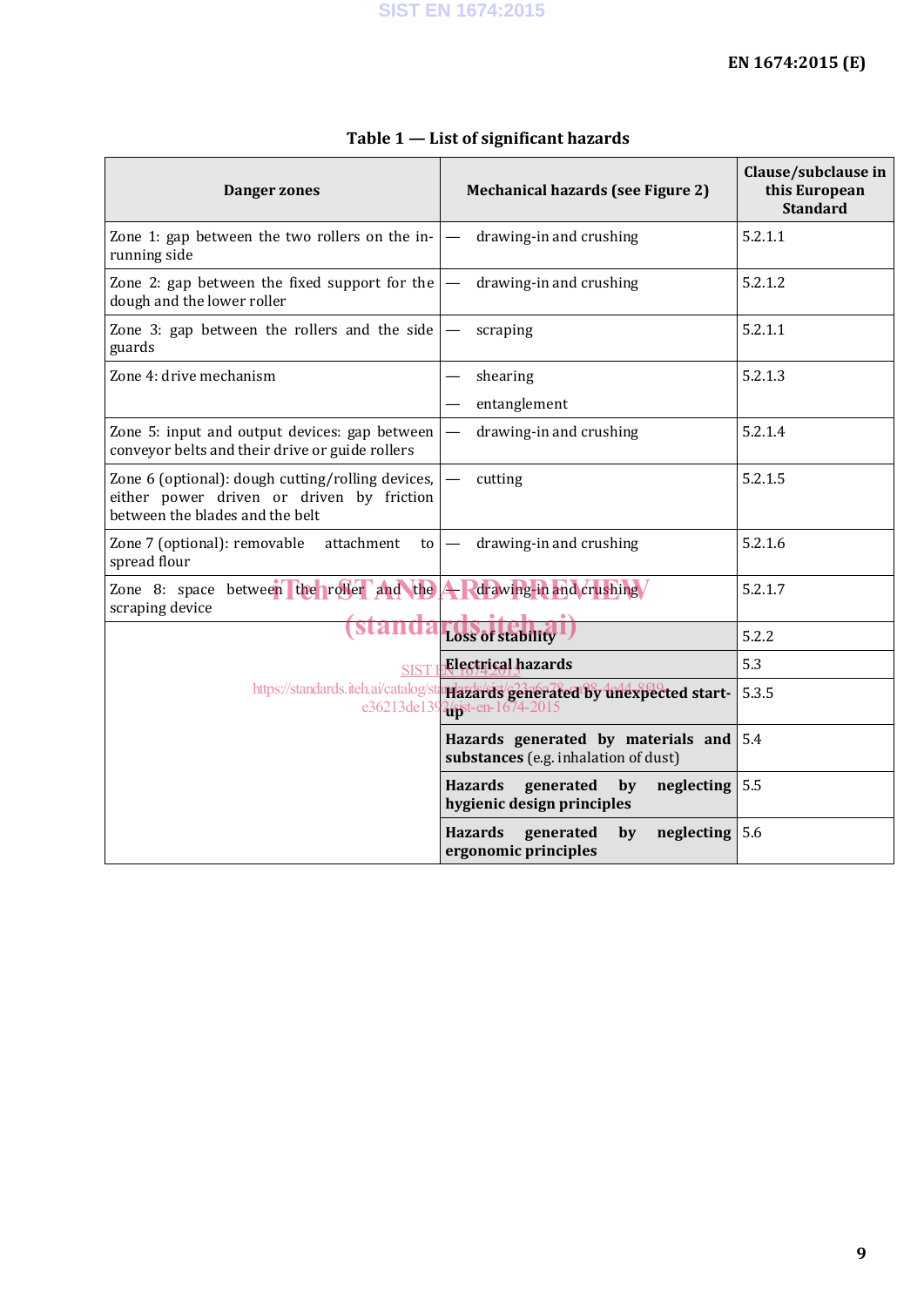|                |         | Χ<br>$\overline{2}$<br>2<br>3<br>5                                                                                       |
|----------------|---------|--------------------------------------------------------------------------------------------------------------------------|
| <b>Key</b>     |         |                                                                                                                          |
| 1              | Zone 1: | gap between the two rollers on the in-running side;                                                                      |
| $\overline{c}$ | Zone 2: | gap between the fixed support for the dough and the lower roller;                                                        |
| 3              | Zone 3: | gap between the rollers and the side guards;                                                                             |
| 4              | Zone 4: | drive mechanisms://standards.iteh.ai/catalog/standards/sist/c23a6a78-ca98-4e44-8f49-                                     |
| 5              | Zone 5: | e36213de1392/sist-en-1674-2015<br>input and output devices: gap between conveyor belts and their drive or guide rollers; |
| 6              | Zone 6: | (optional) dough cutting/rolling devices, either power driven or driven by friction between the<br>blades and the belt;  |
| 7              | Zone 7: | (optional) removable attachment to spread flour;                                                                         |
| 8              | Zone 8: | space between the roller and the scraping device.                                                                        |

NOTE to Zone 1 The outrunning side can become the in-running side due to the reversal function.

**Figure 2 — Danger zones of a dough sheeter**

#### **5 Safety and hygiene requirements and/or protective measures**

#### **5.1 General**

Machinery shall comply with the safety requirements and/or protective measures of this clause.

In addition, the machine shall be designed according to the principles of EN ISO 12100:2010 for relevant, but not significant hazards, which are not dealt with by this document.

Interlocking guards shall be at least interlocking without guard locking as defined in EN ISO 14119:2013, 4.1, and they shall comply with EN ISO 14119:2013, Clause 5 and 8.7.1.